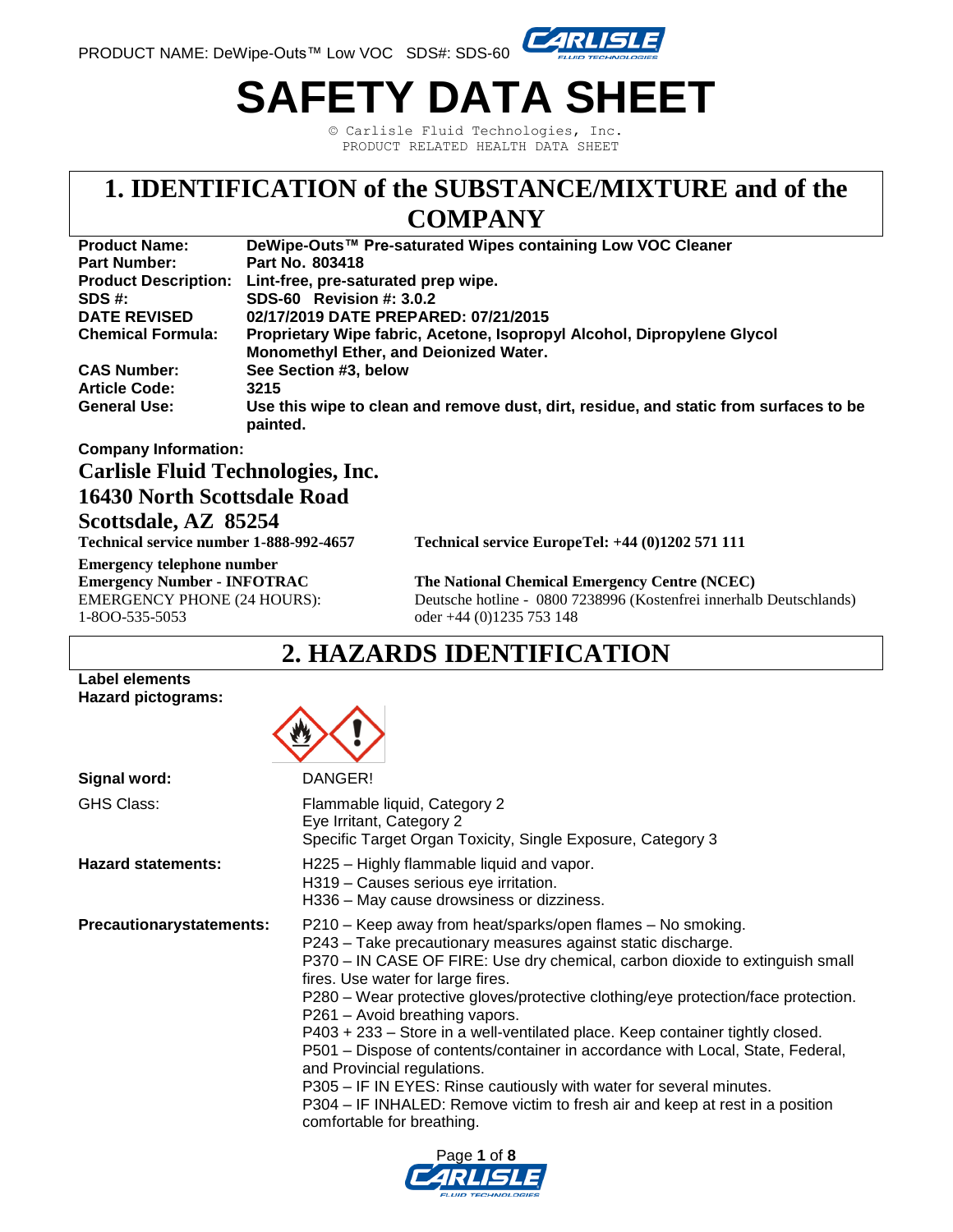PRODUCT NAME: DeWipe-Outs™ Low VOC SDS#: SDS-60



|                                                                                            | P312 – Call a POISON CONTROL CENTER or doctor/physician if you feel unwell.<br>P303 = 361 + 353 - IF ON SKIN OR HAIR: Remove/Take off all contaminated<br>clothing immediately. Rinse skin with water or shower. |
|--------------------------------------------------------------------------------------------|------------------------------------------------------------------------------------------------------------------------------------------------------------------------------------------------------------------|
| <b>Emergency Overview:</b><br><b>Route of Exposure:</b><br><b>Potential Health Effects</b> | DANGER! Flammable. Irritant. May cause drowsiness or dizziness.<br>Eyes. Skin. Inhalation.                                                                                                                       |
| Eye contact:                                                                               | Can cause moderate irritation, burning sensation, tearing, redness, and swelling.<br>Overexposure may cause lacrimation, conjunctivitis, corneal damage, and<br>permanent injury.                                |
| <b>Skin contact:</b>                                                                       | May cause skin irritation; itching, redness, rashes, hives, burning, and swelling.                                                                                                                               |
| Inhalation:                                                                                | Inhalation of vapors, fumes, or mists of the product may be irritating to the<br>respiratory system. Excessive exposure may cause dizziness, headache, and<br>anesthetic effects.                                |
| Ingestion:                                                                                 | May cause irritation; a burning sensation of the mouth, throat, and gastrointestinal<br>tract, and abdominal pain.                                                                                               |
| <b>Chronic Effects:</b>                                                                    | Prolonged or repeated contact may cause burning associated with severe reddening,<br>swelling, and possible tissue destruction.                                                                                  |
| <b>Signs and Symptoms:</b>                                                                 | Overexposure may cause headaches, dizziness, nausea, and vomiting.                                                                                                                                               |
| <b>Target Organs:</b>                                                                      | Eyes. Skin. Respiratory system. Digestive system. Central nervous system.                                                                                                                                        |
|                                                                                            | Medical Conditions Aggravated by Long-Term Exposure: Individuals with pre-existing skin disorders, asthma,<br>allergies, or known sensitization may be more susceptible to the effects of this                   |

product.

### **3. COMPOSITION/INFORMATION ON INGREDIENTS**

| <b>Name</b>                         | % Vol | <b>CAS Number</b> | <b>EC Number</b> |
|-------------------------------------|-------|-------------------|------------------|
| Acetone                             | 75    | 67-64-1           | 200-662-2        |
| Isopropyl Alcohol                   |       | 67-63-0           | 200-661-7        |
| Dipropylene Glycol Monomethyl Ether |       | 34590-94-8        | 252-104-2        |
| Deionized Water                     | າາ    | 7732-18-5         | 231-791-2        |

## **4. FIRST AID MEASURES**

#### **Description of first aid measures**

| <b>Eye Contact:</b>     | IF IN EYES: Immediately rinse with water for at least 15-20 minutes. Remove contact<br>lenses, if present and easy to do. Ensure adequate flushing of the eyes by separating<br>the eyelids with fingers. Seek immediate medical attention.                                                                                          |
|-------------------------|--------------------------------------------------------------------------------------------------------------------------------------------------------------------------------------------------------------------------------------------------------------------------------------------------------------------------------------|
| Inhalation:             | IF INHALED: Remove victim to fresh air and keep at rest in a comfortable position for<br>breathing. If not breathing, give artificial respiration or oxygen by trained personnel.<br>Seek immediate medical attention.                                                                                                               |
| <b>Skin Contact:</b>    | IF ON SKIN OR HAIR: Remove/take off all contaminated clothing. Immediately wash skin<br>with plenty of soap and water for 15-20 minutes. If skin irritation develops or persists, seek<br>medical attention.                                                                                                                         |
| Ingestion:              | IF SWALLOWED: Do NOT induce vomiting. Provide a glass of water to dilute the material<br>in the stomach. If vomiting occurs naturally, have the person lean forward to reduce the<br>risk of aspiration. Call the POISON CONTROL CENTER or a doctor/physician<br>immediately. Never give anything by mouth to an unconscious person. |
| <b>Other First Aid:</b> | Due to possible aspiration into the lungs, DO NOT induce vomiting if ingested.                                                                                                                                                                                                                                                       |

### *5. FIRE FIGHTING MEASURES*

**Flash Point**: 13.3°C / 56°F. **Autoignition Temperature**: 465°C / 837°F. Lower Flammable/Explosive Limit: 2.5% by volume<br>Upper Flammable/Explosive Limit: 7.0% by volume **Upper Flammable/Explosive Limit:** 

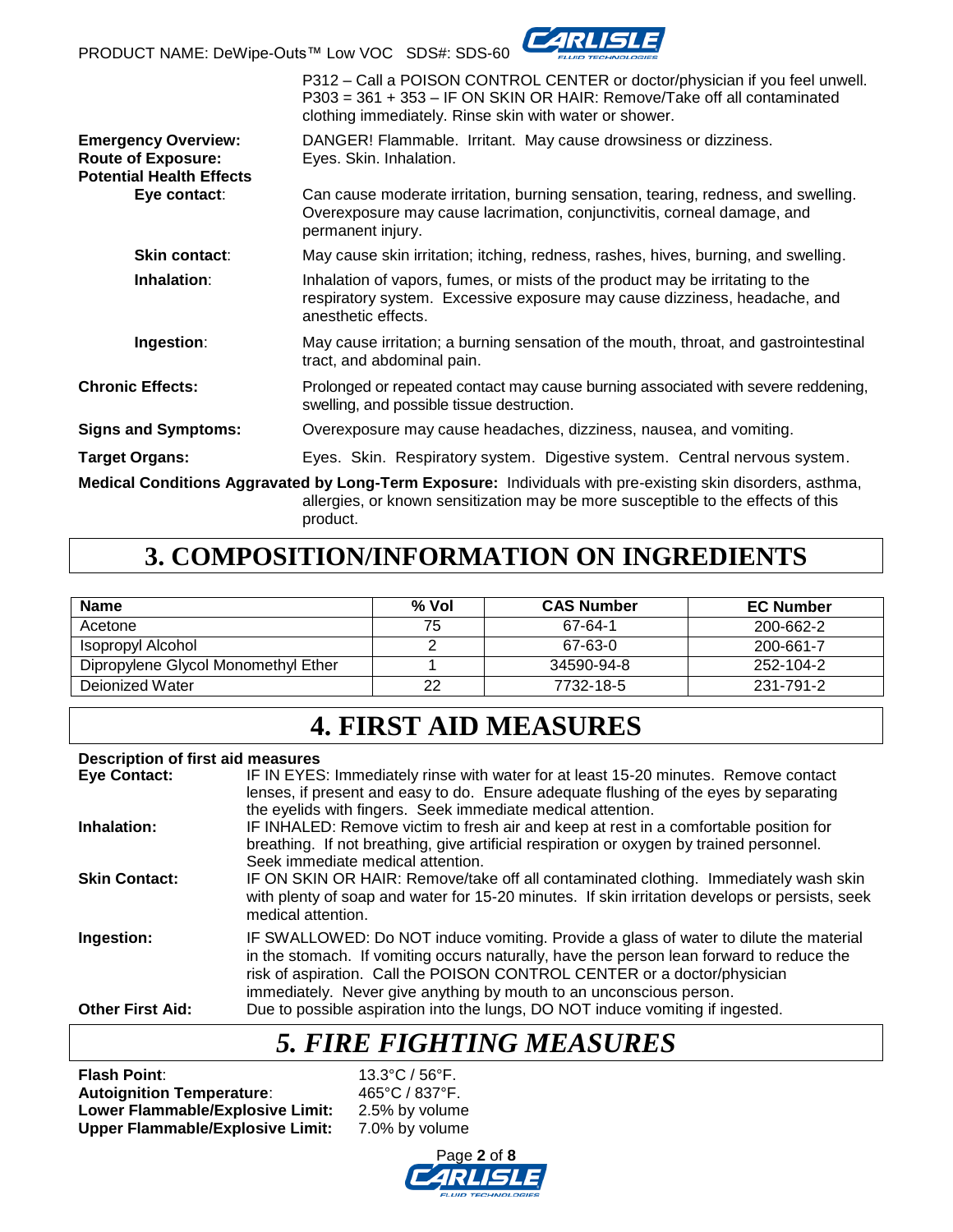

| Suitable extinguishing media:<br>Unsuitable extinguishing media:            | Use dry chemical or carbon dioxide.<br>Do not use a solid water stream. Use of solid stream of water may spread<br>fire.                                                                                                                       |  |  |
|-----------------------------------------------------------------------------|------------------------------------------------------------------------------------------------------------------------------------------------------------------------------------------------------------------------------------------------|--|--|
| <b>Protective equipment:</b>                                                | In the event of a fire, wear appropriate full protective gear and a Self-<br>Contained Breathing Apparatus (SCBA) in accordance with NIOSH,<br>NFPA, and/or EN 137 guidelines, with a full face-piece operated in positive<br>pressure mode.   |  |  |
| Unusual Fire and Explosion Hazards: Material burns with an invisible flame. |                                                                                                                                                                                                                                                |  |  |
|                                                                             | Hazardous Combustion Byproducts: Oxides of carbon, oxides of nitrogen, and other organic substances may<br>be formed.                                                                                                                          |  |  |
|                                                                             | Universal Fire and Explosion Hazards: Vapors are heavier than air and may travel along the ground or may be<br>moved by ventilation to locations distant from the point of material handling<br>or release.                                    |  |  |
| <b>Fire Fighting Instructions:</b>                                          | Evacuate area of unprotected personnel. Use cold water spray to cool fire<br>exposed containers in order to minimize risk of rupture. Do not enter<br>confined space without full protective gear. If possible, contain fire run-off<br>water. |  |  |
| <b>NFPA Rating:</b>                                                         | Health: $2$<br>Flammability: 3<br>Instability: 0                                                                                                                                                                                               |  |  |
| <b>HMIS Rating:</b>                                                         | See Section 15.                                                                                                                                                                                                                                |  |  |

# **6. ACCIDENTAL RELEASE MEASURES**

| <b>Personnel Precautions:</b>     | Evacuate the area and keep unnecessary and unprotected personnel from<br>entering the spill area.                                                                                                                                                                                                                                                                                                                                                                                                                                                                                                                                 |
|-----------------------------------|-----------------------------------------------------------------------------------------------------------------------------------------------------------------------------------------------------------------------------------------------------------------------------------------------------------------------------------------------------------------------------------------------------------------------------------------------------------------------------------------------------------------------------------------------------------------------------------------------------------------------------------|
| <b>Environmental precautions:</b> | Avoid runoff into storm sewers, ditches, and waterways. Comply with all<br>governmental regulations regarding the reporting of chemical releases.                                                                                                                                                                                                                                                                                                                                                                                                                                                                                 |
| <b>Methods for containment:</b>   | Spills are very unlikely, because the wiper fabric has absorbed the liquid solvent<br>solution. In the event of a spill, contain with an inert absorbent material.                                                                                                                                                                                                                                                                                                                                                                                                                                                                |
| <b>Methods for Cleanup:</b>       | Absorb spill with an inert material (e.g., dry sand or earth), then place into a<br>chemical waste container. Provide ventilation. Collect spill with a non-sparking tool.<br>Clean up spills immediately observing precautions in the protective equipment<br>section. After removal, flush spill area with soap and water to remove trace<br>residue.<br>Material is flammable. Eliminate ignition sources. Vapors can form an ignitable<br>mixture with air. Vapors can flow along surfaces to distant ignition sources and<br>flash back. Ventilate area. Use proper personal protective equipment as listed in<br>section 8. |

### **7. HANDLING AND STORAGE**

| Handling:                   | Use with adequate ventilation. Avoid breathing vapors, aerosol, or mist. Use only<br>in accordance with the directions. Do not reuse containers without proper cleaning<br>or reconditioning.                                                                                     |
|-----------------------------|-----------------------------------------------------------------------------------------------------------------------------------------------------------------------------------------------------------------------------------------------------------------------------------|
| Storage:                    | Store in a cool, dry, well-ventilated area away from sources of heat,<br>combustible materials, direct sunlight, and incompatible substances. Keep<br>container tightly closed when not in use.                                                                                   |
| <b>Protective measures:</b> | Wash thoroughly after handling.                                                                                                                                                                                                                                                   |
|                             | Special Handling Procedures: Hazardous liquid or vapor residue may remain in emptied container. Do not reuse,<br>heat, burn, pressurize, cut, weld, braze, solder, drill, grind, expose to sparks /<br>flame / other ignition sources without proper cleaning and reconditioning. |

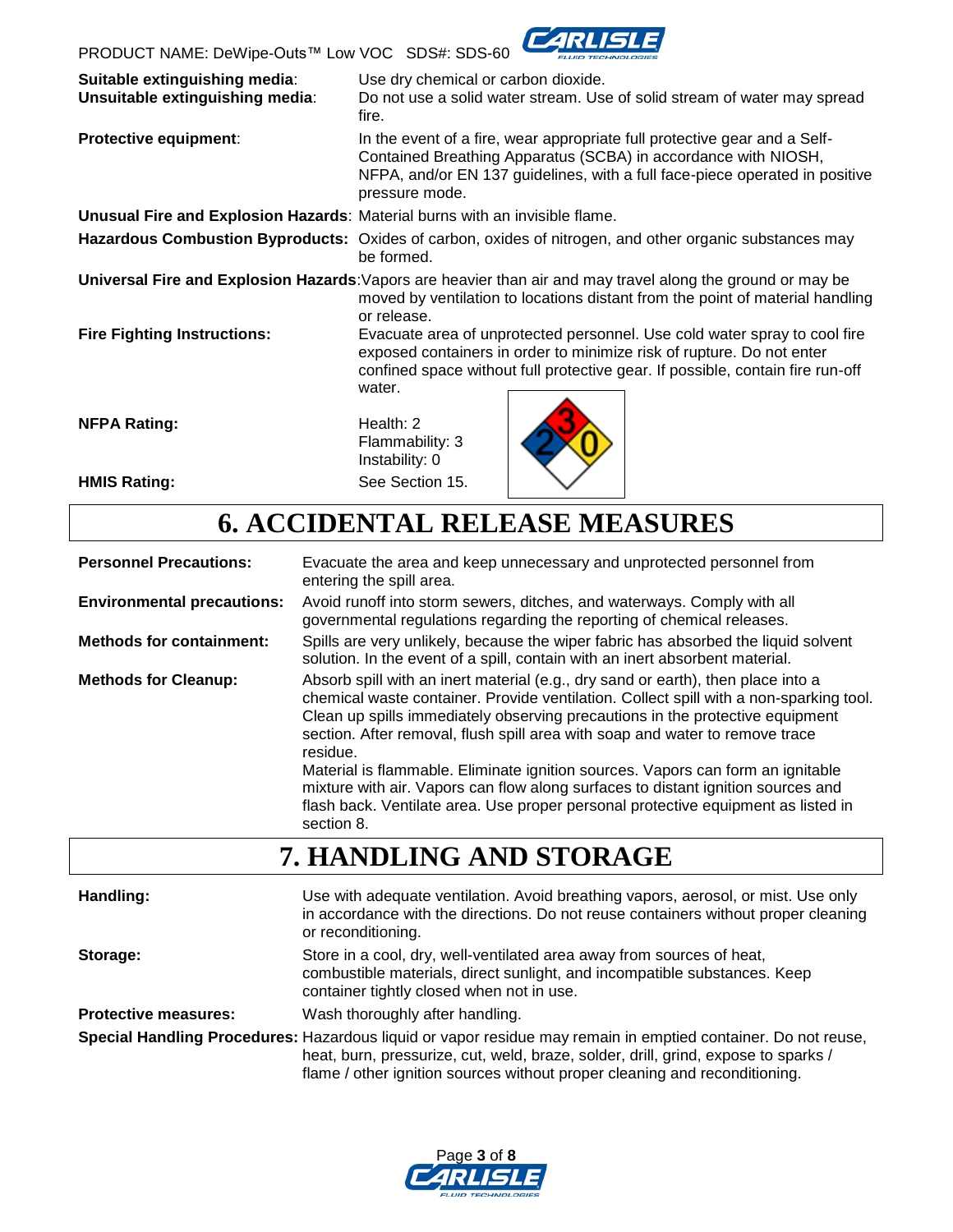

### **8. EXPOSURE CONTROLS/PERSONAL PROTECTION**

| <b>Control parameters</b><br><b>Exposure Guidelines:</b> | Acetone:<br>ACIGH:                                                                                                                           | TLV-TWA:                                         | 500 ppm                                                                                                                                                                                                                                                                                                                                                                                                                               |  |  |
|----------------------------------------------------------|----------------------------------------------------------------------------------------------------------------------------------------------|--------------------------------------------------|---------------------------------------------------------------------------------------------------------------------------------------------------------------------------------------------------------------------------------------------------------------------------------------------------------------------------------------------------------------------------------------------------------------------------------------|--|--|
|                                                          | OSHA:                                                                                                                                        | TLV-STEL:<br>PEL-TWA:                            | 750 ppm<br>1000 ppm                                                                                                                                                                                                                                                                                                                                                                                                                   |  |  |
|                                                          | <b>Isopropyl Alcohol:</b>                                                                                                                    |                                                  |                                                                                                                                                                                                                                                                                                                                                                                                                                       |  |  |
|                                                          | ACGIH:                                                                                                                                       | TLV-TWA:<br>TLV-STEL:                            | 200 ppm<br>400 ppm                                                                                                                                                                                                                                                                                                                                                                                                                    |  |  |
|                                                          | OSHA:                                                                                                                                        | PEL-TWA:                                         | 400 ppm                                                                                                                                                                                                                                                                                                                                                                                                                               |  |  |
|                                                          |                                                                                                                                              | Dipropylene Glycol Monomethyl Ether:             |                                                                                                                                                                                                                                                                                                                                                                                                                                       |  |  |
|                                                          | ACIGH:                                                                                                                                       | TLV-TWA:<br>TLV-STEL:                            | 100 ppm<br>150 ppm<br>Yes                                                                                                                                                                                                                                                                                                                                                                                                             |  |  |
|                                                          | OSHA:                                                                                                                                        | Skin:<br>PEL-TWA:<br>PEL-STEL:<br>Skin:          | 100 ppm<br>150 ppm<br>Yes                                                                                                                                                                                                                                                                                                                                                                                                             |  |  |
| <b>Exposure controls</b>                                 |                                                                                                                                              |                                                  |                                                                                                                                                                                                                                                                                                                                                                                                                                       |  |  |
|                                                          |                                                                                                                                              |                                                  | exhaust ventilation, or other engineering controls to control airborne levels below<br>recommended exposure limits. Where such systems are not effective wear suitable<br>personal protective equipment which performs satisfactorily and meets OSHA or<br>other recognized standards. Consult with local professionals for selection, training,<br>inspection, and maintenance of the personal protective equipment.                 |  |  |
| <b>Personal Protection Equipment</b>                     |                                                                                                                                              |                                                  |                                                                                                                                                                                                                                                                                                                                                                                                                                       |  |  |
| <b>Eye Protection:</b>                                   |                                                                                                                                              |                                                  | Safety glasses with side shields must be worn at all times. If splash hazard exists,<br>wear chemical splash goggles and/or face shield.                                                                                                                                                                                                                                                                                              |  |  |
| <b>Skin Protection:</b>                                  | Wear appropriate chemically resistant gloves and other apparel to prevent skin<br>contact. Consult glove manufacturer for permeability data. |                                                  |                                                                                                                                                                                                                                                                                                                                                                                                                                       |  |  |
| <b>Respiratory Protection:</b>                           |                                                                                                                                              | respirators may not provide adequate protection. | Use a NIOSH/MSHA or European Std. EN 149 approved respirator if exposure limits<br>are exceeded or if irritation or other symptoms are experienced. Comply with OSHA<br>respirator regulations found in 29 CFR 1910.134 or European Std. EN 149. Use a<br>positive pressure supplied air respirator if there is any potential for an uncontrolled<br>release, exposure levels are not known, or any circumstances where air purifying |  |  |
| <b>Other Protective:</b>                                 |                                                                                                                                              | facility and a safety shower.                    | Facilities storing or utilizing this material should be equipped with an eyewash                                                                                                                                                                                                                                                                                                                                                      |  |  |
| <b>PPE Pictograms:</b>                                   |                                                                                                                                              |                                                  |                                                                                                                                                                                                                                                                                                                                                                                                                                       |  |  |
|                                                          |                                                                                                                                              |                                                  |                                                                                                                                                                                                                                                                                                                                                                                                                                       |  |  |

### **9. PHYSICAL AND CHEMICAL PROPERTIES**

#### **Information on basic physical and chemical properties**

Note: Unless otherwise stated, values are determined at 20°C (68°F) and 760 mm Hg (1 atm). Data represent typical values and are not intended to be specifications.

| <b>Physical state:</b> | Solid with impregnated liquid       |
|------------------------|-------------------------------------|
| Color:                 | White wipe, colorless liquid.       |
| Odor:                  | Like acetone / nail polish remover. |
| Appearance:            | Looks like a wet cloth.             |
| pH:                    | Neutral                             |
| Freezing point:        | Not determined                      |
| <b>Boiling point:</b>  | 69.4°C (157°F).                     |
| Flash point:           | 13.3°C / 56°F.                      |

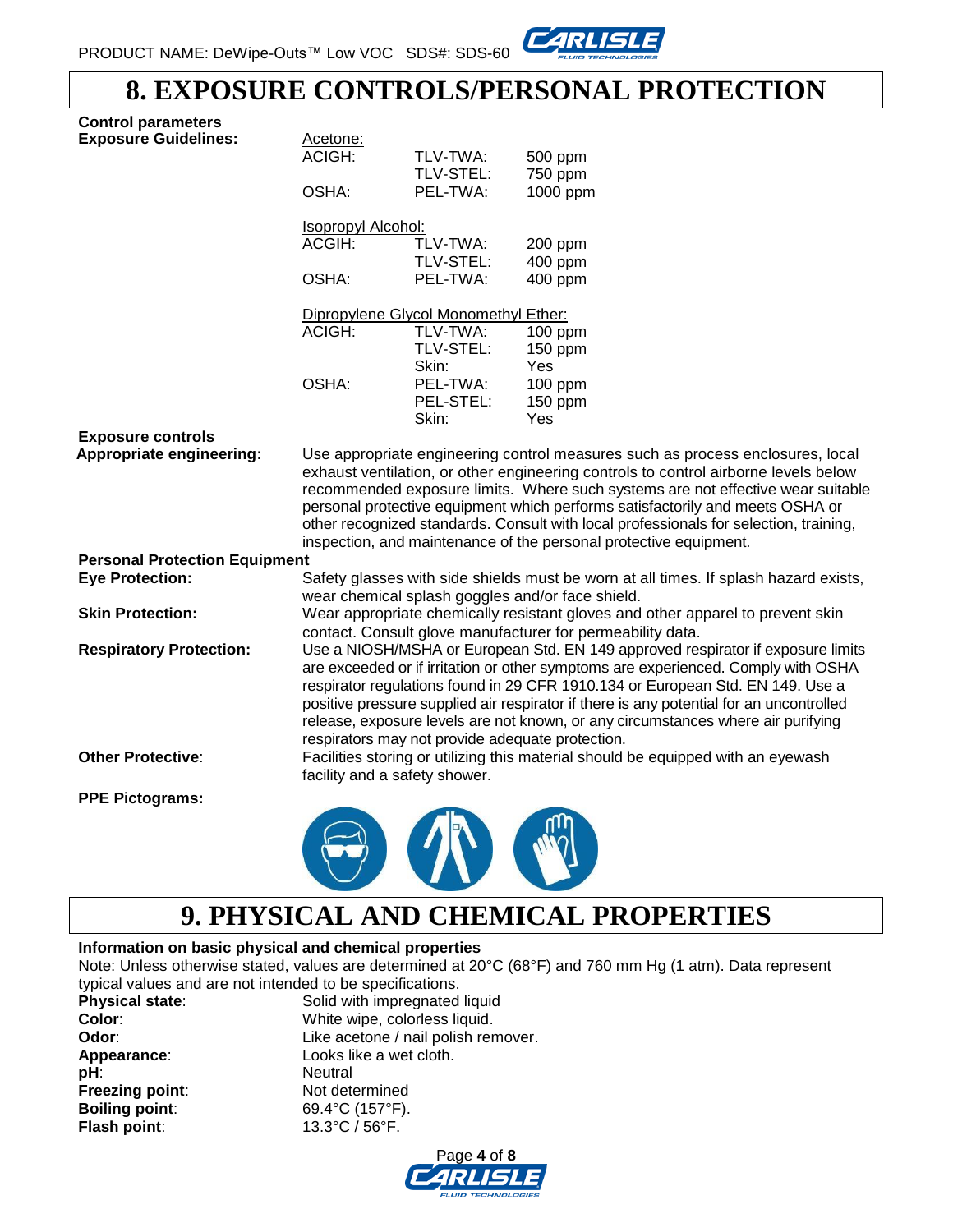



| Flammability (solid, gas):                             | Highly flammable.                    |
|--------------------------------------------------------|--------------------------------------|
| Upper/lower flammability or explosive limits: No data. |                                      |
| Vapor pressure:                                        | not determined                       |
| Vapor density:                                         | 1.5 (water = $1.0$ )                 |
| <b>Evaporation Rate:</b>                               | 4 (water $= 1$ )                     |
| <b>Percent volatile</b>                                | 100%                                 |
| <b>Relative density:</b>                               | Not determined                       |
| <b>Solubility in Water:</b>                            | Soluble in water.                    |
| Partition coefficient n-octanol/water: No data.        |                                      |
| Auto-ignition temperature:                             | 465°C / 837°F.                       |
| <b>Decomposition temperature:</b>                      | No data.                             |
| Viscosity:                                             | Not determined                       |
| Specific gravity (water=1):                            | 0.862 g/cm <sup>3</sup> @20°C (68°F) |

### **10. STABILITY AND REACTIVITY**

**Hazardous polymerization:** Not reported.<br>**Conditions to avoid:** Keep away free

**Chemical stability**: Stable under normal temperatures and pressures. Keep away from heat, sparks, open flame, and other ignition sources. Avoid incompatible materials, oxidizers, and oxidizing conditions.

**Incompatible materials**: Oxidizing agents. Strong acids and alkalis.

### **11. TOXICOLOGICAL INFORMATION**

| <b>Acetone</b>           |                                                                                                      |                 |                                                                                                         |
|--------------------------|------------------------------------------------------------------------------------------------------|-----------------|---------------------------------------------------------------------------------------------------------|
| Eye:                     | Eye - Human Std. Draize Test:                                                                        | 500 ppm         |                                                                                                         |
|                          | Eye - Rabbit Std. Draize Test:                                                                       | 20 mg/24 hrs.   |                                                                                                         |
|                          | Eye - Rabbit Std. Draize Test:                                                                       | 10 <sub>µ</sub> |                                                                                                         |
|                          | Eye - Human Std. Draize Test:                                                                        | 186,300 ppm     |                                                                                                         |
|                          | Eye - Rabbit Std. Draize Test:                                                                       | $20$ mg         |                                                                                                         |
| Skin:                    | Administration onto the skin - Rabbit:                                                               |                 | 20 mL/kg                                                                                                |
|                          | Administration onto the skin - Guinea Pig:                                                           |                 | >9400 µL/kg [Details of toxic effects not                                                               |
|                          |                                                                                                      |                 | reported other than lethal dose value]                                                                  |
|                          | Administration onto the skin - Mouse:                                                                |                 | 31.6 µg/kg/2W (intermittent) [Biochemical                                                               |
|                          |                                                                                                      |                 | - Metabolism (intermediary) - Other]                                                                    |
|                          | Administration onto the skin - Rabbit:                                                               |                 | 395 mg                                                                                                  |
|                          | Administration onto the skin - Rabbit:                                                               |                 | 500 mg/24H                                                                                              |
| Inhalation:              |                                                                                                      |                 | Inhalation – Rat LC50: 50100 mg/m <sup>3</sup> [Details of toxic effects not reported other than lethal |
|                          | dose value]                                                                                          |                 |                                                                                                         |
|                          | Inhalation – Rat LC50: 50100 mg/m <sup>3</sup> /8H [Details of toxic effects not reported other than |                 |                                                                                                         |
|                          | lethal dose value]                                                                                   |                 |                                                                                                         |
|                          | Inhalation – Mouse LC50: 44 mg/m <sup>3</sup> /4H [Details of toxic effects not reported other than  |                 |                                                                                                         |
|                          | lethal dose value]                                                                                   |                 |                                                                                                         |
| Ingestion:               | Oral - Rat LD50: 5800 mg/kg [Details of toxic effects not reported other than lethal dose            |                 |                                                                                                         |
|                          | value]                                                                                               |                 |                                                                                                         |
|                          |                                                                                                      |                 | Oral – Rat LD50: 5800 mg/kg [Behavioral: Altered sleep time (including change in righting               |
|                          | reflex), Behavioral: Tremor]                                                                         |                 |                                                                                                         |
|                          | Oral – Mouse LD50: 3 mg/kg [Details of toxic effects not reported other than lethal dose             |                 |                                                                                                         |
|                          | value]                                                                                               |                 |                                                                                                         |
| <b>Isopropyl Alcohol</b> |                                                                                                      |                 |                                                                                                         |
| Eye contact:             | Eye - Rabbit Std. Draize Test: 100 mg                                                                |                 |                                                                                                         |
|                          | Eye - Rabbit Std. Draize Test: 10 mg                                                                 |                 |                                                                                                         |
|                          | Eye - Rabbit Std. Draize Test: 100 mg/24 hr. (RTECS)                                                 |                 |                                                                                                         |
| Skin contact:            | Administration onto the skin - Rabbit Std. Draize Test: 500 mg                                       |                 |                                                                                                         |
|                          | Administration onto the skin - Rabbit LD50: 12800 mg/kg [Details of toxic effects not                |                 |                                                                                                         |
|                          | reported other than lethal dose value] (RTECS)                                                       |                 |                                                                                                         |
| Inhalation:              | Inhalation - Rat LC50: 16000 ppm/8 hr. [Details of toxic effects not reported other than             |                 |                                                                                                         |
|                          |                                                                                                      |                 |                                                                                                         |
|                          | lethal dose value]                                                                                   |                 |                                                                                                         |
|                          |                                                                                                      |                 | Inhalation – Mouse LC50: 53000 mg/m <sup>3</sup> [Behavioral: General anesthetic Lungs, Thorax, or      |
|                          | Respiration - Other changes]                                                                         |                 |                                                                                                         |
|                          | Inhalation – Rat LC50: 72600 mg/m <sup>3</sup> [Behavioral: General anesthetic Lungs, Thorax, or     |                 |                                                                                                         |
|                          |                                                                                                      |                 |                                                                                                         |

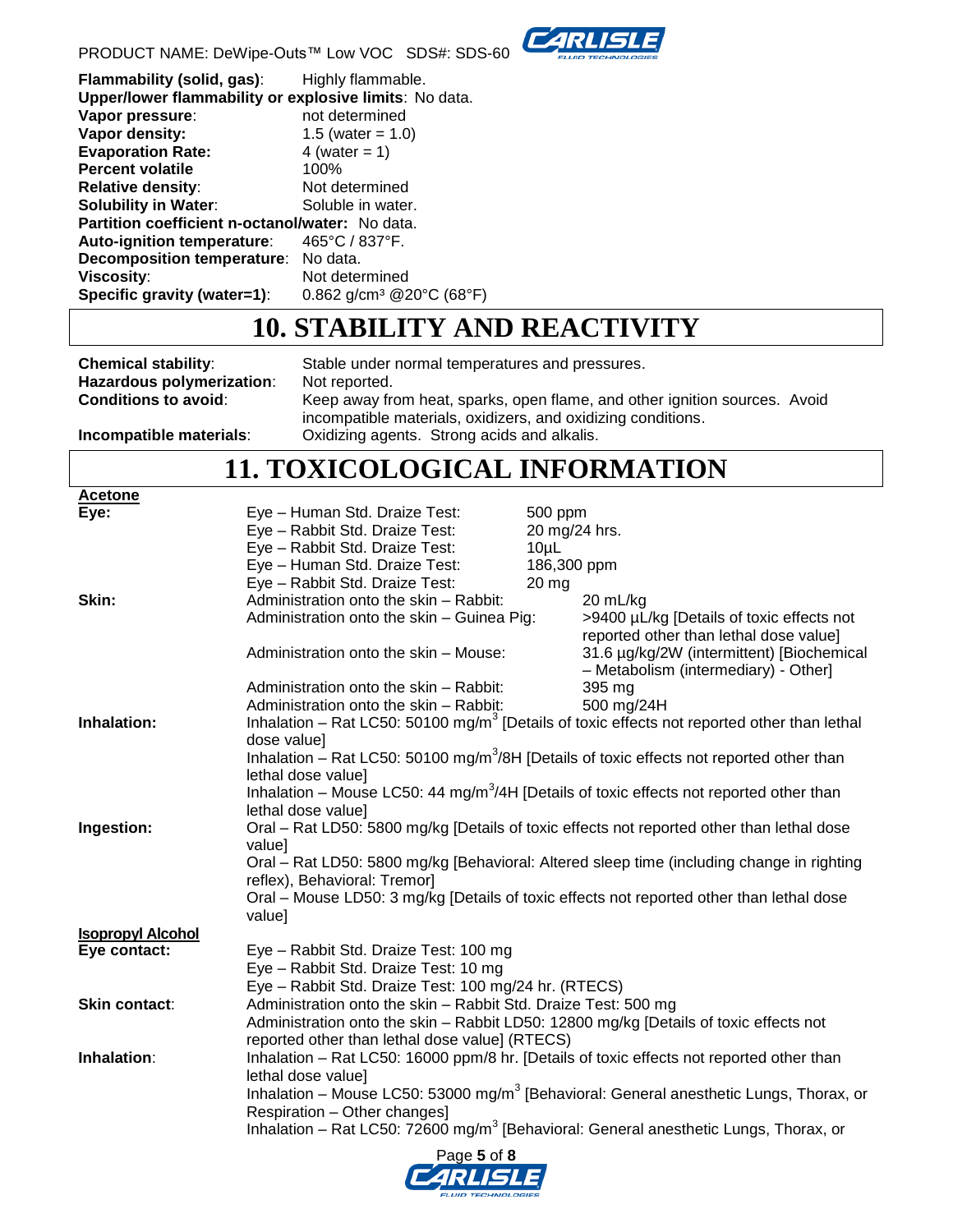

PRODUCT NAME: DeWipe-Outs™ Low VOC SDS#: SDS-60

| Ingestion:                                 | Respiration - Other changes] (RTECS)<br>Oral – Rat LD50: 5045 mg/kg [Behavioral: Altered sleep time (including change in righting<br>reflex), Behavioral: Somnolescence (general depressed activity)]<br>Oral – Mouse LD50: 3600 mg/kg [Behavioral: Altered sleep time (including change in                                                                                    |                                                                        |  |
|--------------------------------------------|--------------------------------------------------------------------------------------------------------------------------------------------------------------------------------------------------------------------------------------------------------------------------------------------------------------------------------------------------------------------------------|------------------------------------------------------------------------|--|
| Skin contact:                              | righting reflex), Behavioral: Somnolescence (general depressed activity)]<br>Oral - Mouse LD50: 3600 mg/kg [Behavioral: General anesthetic]<br>Oral - Rat LD50: 5000 mg/kg [Behavioral: General anesthetic] (RTECS)<br>Administration onto the skin - Rabbit Std. Draize Test: 500 mg<br>Administration onto the skin - Rabbit LD50: 12800 mg/kg [Details of toxic effects not |                                                                        |  |
|                                            | reported other than lethal dose value] (RTECS)                                                                                                                                                                                                                                                                                                                                 |                                                                        |  |
| <b>Dipropylene Glycol Monomethyl Ether</b> |                                                                                                                                                                                                                                                                                                                                                                                |                                                                        |  |
| Eye:<br>Skin:                              | Eye - Rabbit Std. Draize Test:                                                                                                                                                                                                                                                                                                                                                 | 500 mg/24 hrs.                                                         |  |
|                                            | Skin - Rabbit Open Irritation Test:<br>Skin - Rabbit LD50:                                                                                                                                                                                                                                                                                                                     | 500mg [mild] (RTECS)<br>10mL/kg [Details of toxic effects not reported |  |
|                                            |                                                                                                                                                                                                                                                                                                                                                                                | other than lethal dose value] (RTECS)                                  |  |
| Ingestion:                                 | Oral – Rat LD50: 5.5 mL/kg [Details of toxic effects not reported other than lethal dose<br>value] (RTECS)                                                                                                                                                                                                                                                                     |                                                                        |  |
|                                            | <b>12. ECOLOGICAL INFORMATION</b>                                                                                                                                                                                                                                                                                                                                              |                                                                        |  |
| <b>Complete Product</b>                    |                                                                                                                                                                                                                                                                                                                                                                                |                                                                        |  |
| <b>Ecotoxicity:</b>                        | No ecotoxicity data is available.                                                                                                                                                                                                                                                                                                                                              |                                                                        |  |
| <b>Environmental Fate:</b>                 | No environmental fate data is available.                                                                                                                                                                                                                                                                                                                                       |                                                                        |  |
| <b>Isopropyl Alcohol</b>                   |                                                                                                                                                                                                                                                                                                                                                                                |                                                                        |  |
| <b>Ecotoxicity:</b>                        | LC50; Species: 1,400,000 µg/L for 48 hr. - Species: Crangon crangon (Common Shrimp)                                                                                                                                                                                                                                                                                            |                                                                        |  |
|                                            | LC50; 10,000,000 µg/L for 24 hr. - Species: Daphnia magna (Water Flea)                                                                                                                                                                                                                                                                                                         |                                                                        |  |
|                                            | LD50; >5000 mg/L for 24 hr. - Species: Cassius auratus (Goldfish)<br>LC50; 11,130 mg/L for 48 hr. - Species: Pimephales promelas (Fathead Minnows)                                                                                                                                                                                                                             |                                                                        |  |
|                                            |                                                                                                                                                                                                                                                                                                                                                                                |                                                                        |  |

### **13. DISPOSAL CONSIDERATIONS**

The generator of a waste is always responsible for making proper hazardous waste determinations and needs to consider state and local requirements in addition to federal regulations.

**Environmental Fate:** Isopropyl Alcohol is expected to have a very high mobility through soil.

**Bioaccumulation:** Bioconcentration in aquatic organisms is low.

#### **Waste treatment methods**

|                             | Methods of disposal: Consult with the US EPA guidelines listed in 40 CFR Part 263.1 or the EU Directive<br>2008/98/EC on waste for the classifications of hazardous waste prior to disposal.<br>Furthermore, consult with your local, regional / provincial / state, national, and international<br>regulations or guidelines, if applicable, to ensure compliance. Arrange disposal in<br>accordance with the EPA and/or state and local guidelines. |  |  |  |  |  |  |
|-----------------------------|-------------------------------------------------------------------------------------------------------------------------------------------------------------------------------------------------------------------------------------------------------------------------------------------------------------------------------------------------------------------------------------------------------------------------------------------------------|--|--|--|--|--|--|
| Packaging                   |                                                                                                                                                                                                                                                                                                                                                                                                                                                       |  |  |  |  |  |  |
| <b>Special precautions:</b> | DANGER! Rags, steel wool, and other waste soaked with this product may<br>spontaneously catch fire if improperly discarded or stored.                                                                                                                                                                                                                                                                                                                 |  |  |  |  |  |  |
|                             | Methods of disposal: To avoid a spontaneous combustion fire, immediately after use place any rags, steel<br>wool, or other waste soaked with this product in a sealed, water-filled, metal container.                                                                                                                                                                                                                                                 |  |  |  |  |  |  |

### **14. TRANSPORT INFORMATION**

| <b>DOT Shipping Name:</b>                                                             | Solids containing flammable liquid, n.o.s. (Acetone, Isopropanol). (Limited<br>quantity).                               |
|---------------------------------------------------------------------------------------|-------------------------------------------------------------------------------------------------------------------------|
| <b>DOT Hazard Class:</b><br><b>DOT Packing Group:</b>                                 | 4.1<br>Ш                                                                                                                |
| <b>IATA Shipping Name:</b><br><b>IATA Hazard Class:</b><br><b>IATA Packing Group:</b> | Solids containing flammable liquid, n.o.s. (Acetone, Isopropanol).<br>4.1<br>Ш                                          |
| <b>IMDG UN Number:</b><br><b>IMDG Shipping Name:</b>                                  | UN 3175 (Limited quantity)<br>Solids containing flammable liquid, n.o.s. (Acetone, Isopropanol). (Limited<br>quantity). |
| <b>IMDG Hazard Class:</b>                                                             | 4.1                                                                                                                     |

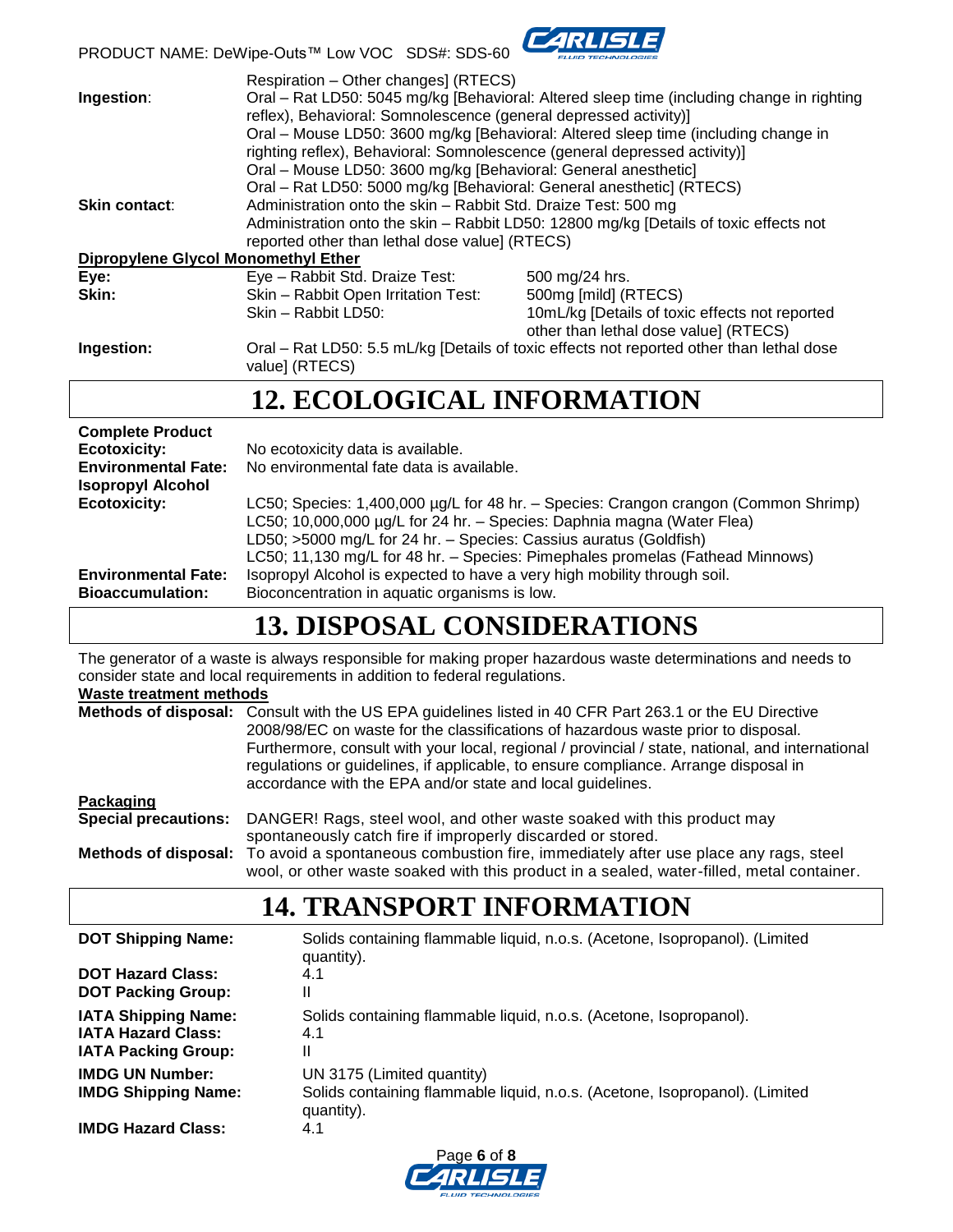

**IMDG Packing Group:** II

**Marine Pollutant:** No

# **15. REGULATORY INFORMATION**

| <b>U.S. Federal Regulations</b>                                                                                                                 |                                      |                                                                                |                   |              |                 |                     |  |  |
|-------------------------------------------------------------------------------------------------------------------------------------------------|--------------------------------------|--------------------------------------------------------------------------------|-------------------|--------------|-----------------|---------------------|--|--|
| <b>TSCA Inventory Status</b><br><b>Isopropyl Alcohol:</b><br>Acetone:<br><b>Dejonized Water:</b><br><b>Dipropylene Glycol Monomethyl Ether:</b> |                                      | Listed.<br>Listed.<br>Listed.<br>Listed.                                       |                   |              |                 |                     |  |  |
| EPCRA - 40 CFR Part 372 - (SARA Title III)<br><b>Section 313</b>                                                                                |                                      |                                                                                |                   |              |                 |                     |  |  |
| Isopropyl alcohol:<br>Acetone:                                                                                                                  | Listed Chemical.<br>Listed Chemical. |                                                                                |                   |              |                 |                     |  |  |
| <b>SARA 311/312 Hazard Categories</b>                                                                                                           |                                      | See section 2 for more information                                             |                   |              |                 |                     |  |  |
| <b>CWA (Clean Water Act)</b>                                                                                                                    |                                      | : Not applicable                                                               |                   |              |                 |                     |  |  |
| <b>Clean Air Act</b>                                                                                                                            |                                      | : Not applicable                                                               |                   |              |                 |                     |  |  |
| <b>OSHA</b> Occupational Safety and Health Administration<br><b>CERCLA</b><br><b>California Proposition 65</b>                                  |                                      | : Not applicable<br>This product does not contain any Proposition 65 chemicals | : Not applicable  |              |                 |                     |  |  |
| U.S. State Right-to-Know Regulations                                                                                                            |                                      |                                                                                |                   |              |                 |                     |  |  |
| <b>Component</b>                                                                                                                                |                                      | <b>Massachusetts</b>                                                           | <b>New Jersey</b> | Pennsylvania | <b>Illinois</b> | <b>Rhode Island</b> |  |  |
| Acetone                                                                                                                                         |                                      | X                                                                              | X                 | X            |                 |                     |  |  |

# Dipropylene Glycol Monomethyl Ether | X | X | X | - | -

| <b>U.S. Department of Transportation</b> |     |  |  |  |  |  |  |
|------------------------------------------|-----|--|--|--|--|--|--|
| Reportable Quantity (RQ)                 | : N |  |  |  |  |  |  |
| <b>DOT Marine Pollutant</b>              | : N |  |  |  |  |  |  |
| <b>DOT Severe Marine Pollutant</b>       | : N |  |  |  |  |  |  |

**U.S. Department of Homeland Security :** This product does not contain any DHS chemicals.

All of the components in the product are on the following Inventory lists: **International Inventories**

| Component                           | <b>TSCA</b> | <b>DSL</b> | <b>INDSL</b> | <b>EINECS</b> | <b>ELINCS</b> | NLP PICCS ENCS AICS |  | <b>IECSC</b> | <b>KECL</b> |
|-------------------------------------|-------------|------------|--------------|---------------|---------------|---------------------|--|--------------|-------------|
| Acetone                             |             |            |              | 200-662-2     |               |                     |  |              |             |
| Isopropyl alcohol                   |             |            |              | 200-661-7     |               |                     |  |              |             |
| Deionized Water                     |             | ↗          |              | 231-791-2     |               |                     |  |              |             |
| Dipropylene Glycol Monomethyl Ether |             |            |              | 252-104-2     |               |                     |  |              |             |

Isopropyl alcohol X X X X X X X Deionized Water - - X - -

**Legend:**

**X - Listed**

**E - Indicates a substance that is the subject of a Section 5(e) Consent order under TSCA.** 

**F - Indicates a substance that is the subject of a Section 5(f) Rule under TSCA.**

**N - Indicates a polymeric substance containing no free-radical initiator in its inventory name but is considered to cover the**

**designated polymer made with any free-radical initiator regardless of the amount used.**

**P - Indicates a commenced PMN substance**

**R - Indicates a substance that is the subject of a Section 6 risk management rule under TSCA.** 

**S - Indicates a substance that is identified in a proposed or final Significant New Use Rule**

**T - Indicates a substance that is the subject of a Section 4 test rule under TSCA.**

XU - Indicates a substance exempt from reporting under the Inventory Update Rule, i.e. Partial Updating of the TSCA Inventory Data Base **Production and Site Reports (40 CFR 710(B).**

**Y1 - Indicates an exempt polymer that has a number-average molecular weight of 1,000 or greater.**

Y2 - Indicates an exempt polymer that is a polyester and is made only from reactants included in a specified list of low concern **reactants that comprises one of the eligibility criteria for the exemption rule.**

#### **Other International Regulations**

**Mexico - Grade Serious risk, Grade 3**